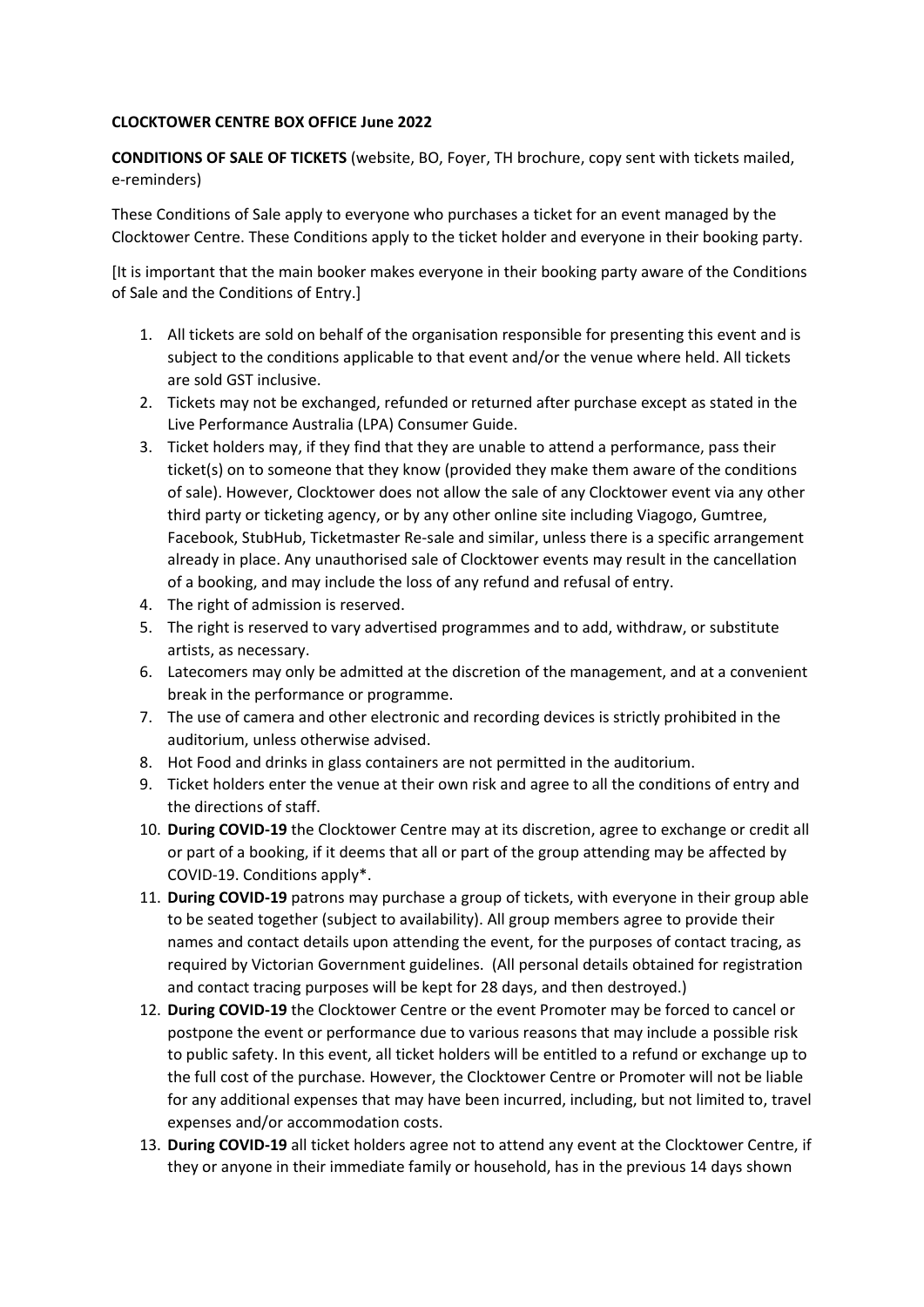any symptoms that may be COVID-19 related, confirmed to have COVID-19, or are awaiting any test results for COVID-19, or being in direct contact with anyone known to have COVID-19. In this instance, all tickets holders agree to notify the Clocktower Centre as soon as is reasonable to discuss their situation.

- 14. **During COVID-19** all ticket holders agree to advise the Clocktower Centre immediately if they or anyone in their group tests positive within 14 days after attending the event that was booked.
- 15. **During COVID-19** the Clocktower may at its discretion, block out certain seats or areas to allow for social distancing, as directed by Victorian Government guidelines. The Clocktower, may also, at its discretion move bookings to accommodate specific requests and/or for the purposes of (seating) capacity management. All patrons agree to only sit in seats that have been allocated to them.

\* Conditions include, but are not limited to:

1) Advising the Clocktower before the performance date about any close COVID-19 infection in the immediate family or household of the ticket purchaser,

2) Providing the Clocktower with a medical certificate or evidence of Government Directive to Isolate clearly outlining who has been diagnosed with COVID-19,

3) Other non COVID-19 medical conditions and changes in individual circumstances do not qualify for an exchange or credit,

4) Any advice or request received after an event will not qualify for any exchange, credit, or refund.

## Purchasing tickets

- You must provide the following minimum contact details for yourself at the time of booking: Full name and contact phone number (mobile preferred), and a valid email.
- Patrons agree that all contact information may be made available to public health officials upon request. For clarity, save as otherwise provided in the venue's privacy policy and the other terms and conditions of sale, the venue undertakes not to share this information with any third party other than to the Victorian Department of Health (DH) or other authorities, and only as required in the event of a suspected or confirmed COVID-19 contact at the event.
- Seating allocations are not guaranteed and may change at any time in line with the physical distancing guidelines issued by the DH or Chief Health Officer. This may require previously allocated seats to be moved to comply with current restrictions.
- Contactless payment is our preferred payment method.
- The Venue may cancel the Event at any time and without notice if it determines (in its unfettered discretion) that the event should not proceed for reasons of public safety including, without limitation, due to risks associated with COVID-19.
- Refunds or credit of tickets will be available to any customer who has developed any COVID-19 symptoms after the purchase of tickets, or who has come into contact with anyone who is symptomatic, waiting for the result of a COVID-19 test or is a confirmed case. Refunds will be available up to 4 hours prior to performance time or at the sole discretion of the Ticketing Supervisor or Venue Co-ordinator. A statutory declaration or proof of isolation request may be required (in any circumstance) to be provided to the venue prior to a refund being issued.